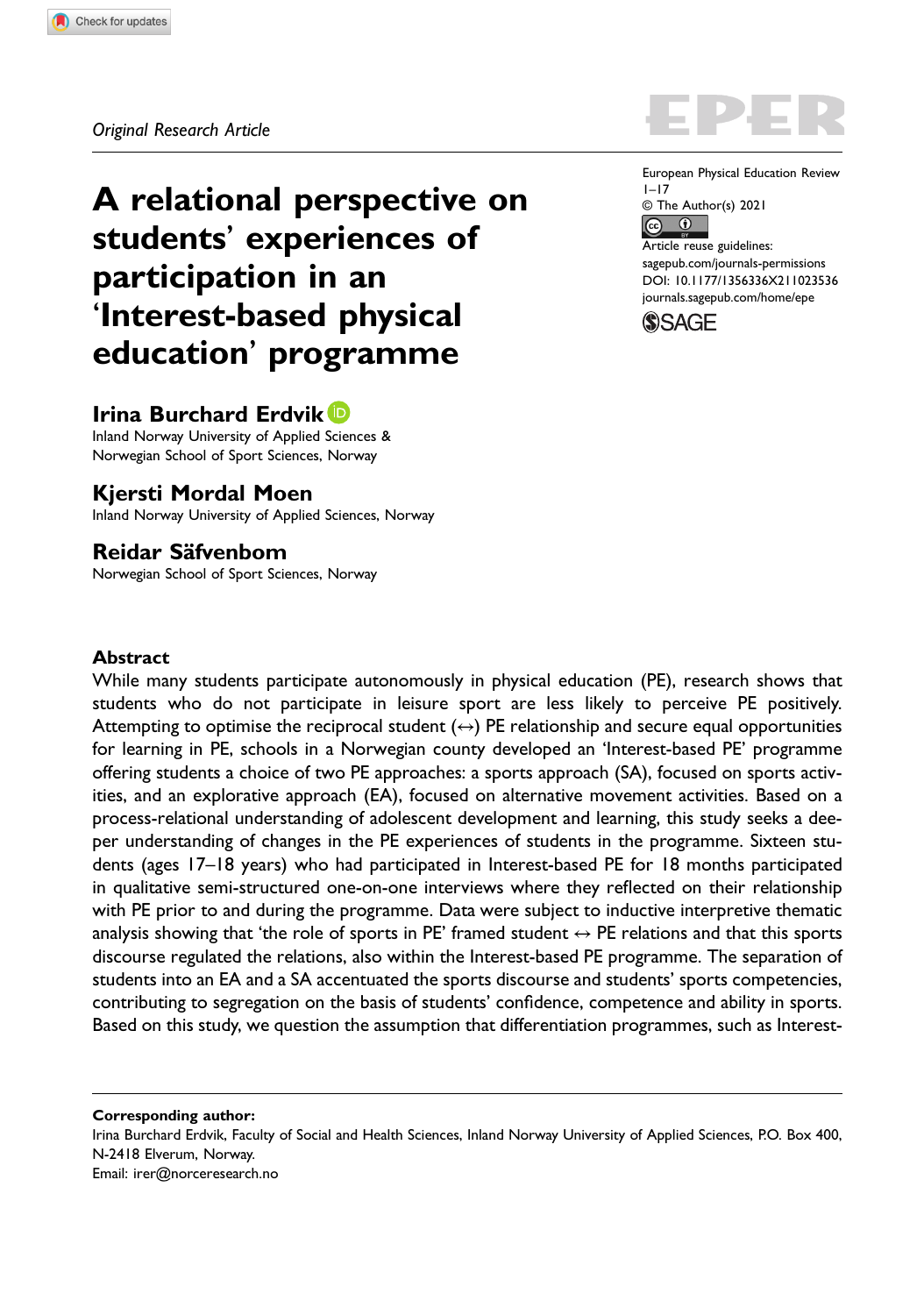based PE, will optimise student  $\leftrightarrow$  subject relations if these relations remain governed by the sports discourse, rather than the PE curriculum.

#### Keywords

PE, choice, sport, sports discourse, relational analysis

## Introduction

School represents a major developmental asset in young people's lives (Eccles and Roeser, 2009) and equity in education is a pillar in the educational systems of many countries, including Norway (Utdanningsdirektoratet [Norwegian Directorate for Education and Training], 2015). However, not all teachers feel convinced that their students benefit equally from today's physical education (PE) and research suggests that sports-active students are more appreciative of PE than their peers who do not participate in leisure sport (Erdvik et al., 2019a; Kjønniksen et al., 2009; Koka and Hein, 2003; Moen et al., 2018; Prochaska et al., 2003; Säfvenbom et al., 2015; Viira and Koka, 2012), and that these students 'reap most of the benefits' from the subject (Säfvenbom et al., 2015: 629). This research indicates a sports discourse in  $PE - a$  discourse that contradicts the subject's purpose and contributes to the importance of sporting skills in students' ability constructions (Aasland et al., 2019; Kirk, 2010; López-Pastor et al., 2013). Disparity between the sports discourse and current social and political expectations for PE in schools is a central source of critique in today's PE research not only in Norway (Aasland and Engelsrud, 2017; Aasland et al., 2016; Erdvik, 2020; Säfvenbom, 2010; Säfvenbom et al., 2015; Solesnes, 2010) but also internationally (Kirk, 2010; Tinning, 2010).

While teachers may not necessarily be familiar with the academic debate concerning the role of the sports discourse in shaping contemporary PE, many teachers appear to notice that their sportsactive students are more likely to benefit in their PE class. In an attempt to level the learning field for all students, PE teachers at nine schools in Norway implemented a didactic differentiation programme in PE, known as 'Interest-based PE' (Tangen and Husebye, 2019). Through this programme, students were provided with the opportunity to choose between two different approaches to learning in PE: a sports approach (SA) which offered students traditional sporting activities and ballgames, and an explorative approach (EA) which offered students less sportscentred and more alternative and playful activities. The programme was developed on the basis of the national curriculum in PE (Utdanningsdirektoratet, 2015) and sought to optimise the relations between students and the PE context, and thus to spark positive development and learning among more students (Tangen and Husebye, 2019).

While prior research has applied quantitative methods to assess the effectiveness of Interest-based PE in terms of achieving developmental aims (Erdvik et al., 2019b), we lack important knowledge about students' broader and deeper experiences of the programme (e.g. Tangen and Husebye, 2019). To narrow this gap, this study interviewed students about their experiences of the Interest-based PE programme. More specifically, the research question pursued in this paper was: 'how did the Interest-based PE programme intervene in the relations between the students and the PE subject?'

To be able to present and discuss our work we will first provide a brief overview of the relational developmental systems meta-theory (RDS; Lerner, 2018; Overton, 2015) that is the theoretical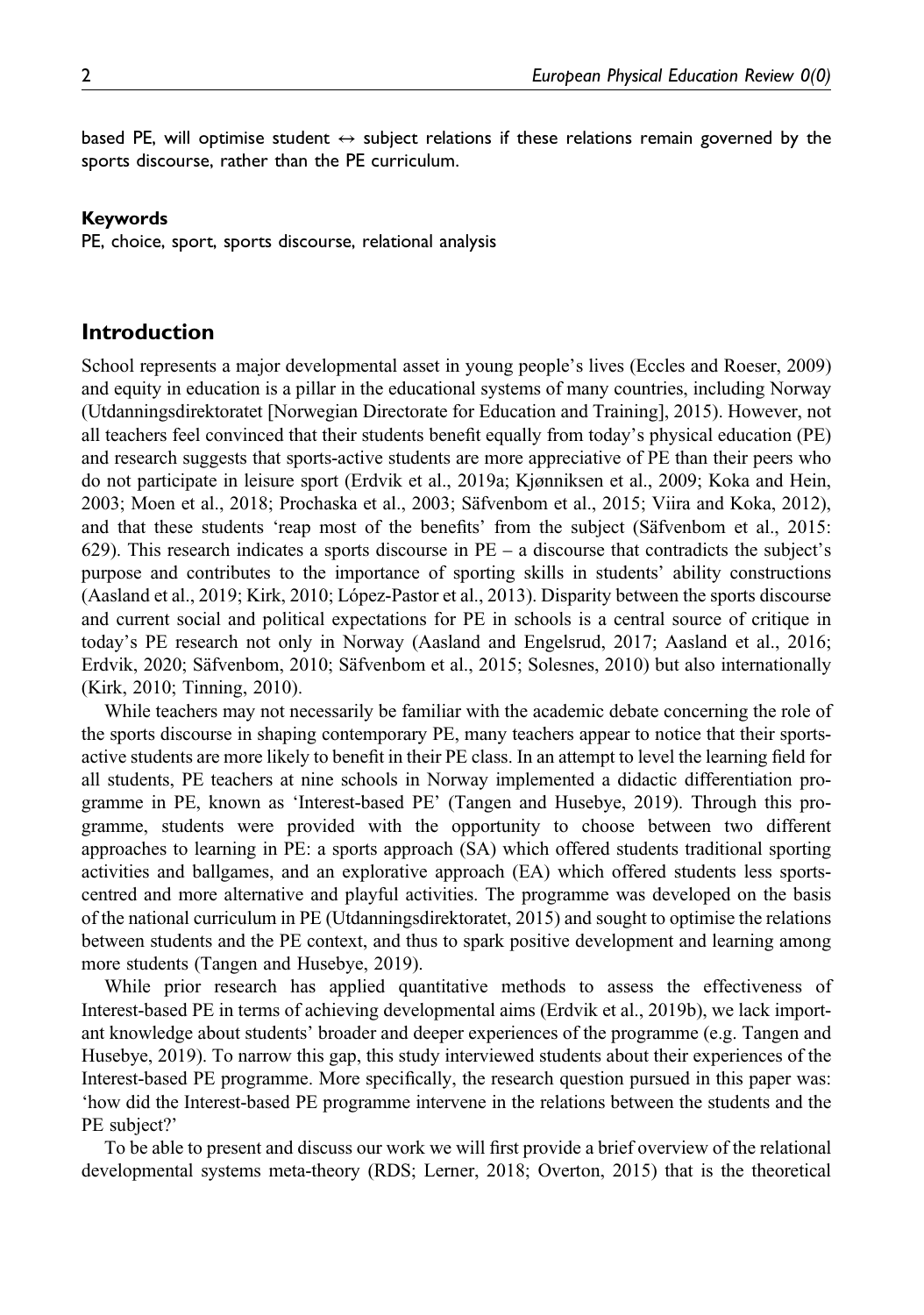framework of this study. RDS offers an infrequently applied process-relational perspective to the understanding of students' development and learning in PE. In the next section, we then provide a short outline of PE in Norway, before we give a brief overview of research on how students express their relationship with the subject. Finally, we present the Interest-based PE programme and our analysis, which prompted a new question about what had triggered the teachers' need for didactic differentiation in the first place. In the final part of the paper, we discuss the unintended and problematic consequences of Interest-based PE.

# Theoretical framework

The present study is anchored in RDS and thus a process-relational paradigm (Lerner, 2018; Overton, 2015), acknowledging that human development and learning cannot be understood without focusing on developmental processes, interaction and thus relational analysis (Lerner, 2018). From an RDS perspective, human development and learning are 'reciprocal, understood as resulting from mutually influential reciprocal person  $\leftrightarrow$  context relations within a certain culture and time of history' (Säfvenbom et al., 2018: 1992). Because students' development and learning in PE are situated in context and time, a relational approach incorporating contextual and historical perspectives is considered advantageous. Such a perspective considers the plasticity in both the student and the context as significant for optimising learning and developmental processes. Yet, according to the RDS perspective even plasticity should be considered a relational phenomenon. Relative plasticity in the student  $\leftrightarrow$  PE relationship is not only considered in the context of student narratives but also in relation to the subject's history and origin. RDS offers this perspective to the study of students' PE experiences (Lerner, 2015, 2018; Lerner et al., 2011) by analysing the relations between (a) current individual student characteristics; (b) current contextual specificities of PE; and (c) historical or developmental aspects relating to both the student and the PE subject. The historical perspective is important not only because students' PE narration shapes their current understanding of the subject, but also because the PE subject's past may influence current approaches to PE. As such, a PE class represents the relationship between students, who may have years of experience with the subject, and the PE context that has been part of the educational system for decades.

From an RDS perspective (Lerner, 1991, 2018), change in the bidirectional  $(\leftrightarrow)$  relation between the students and the subject (as offered by the teacher) is considered the basic process of both the students' development and learning in PE and the development of PE as a school subject. Change in the relationship between a student and PE can occur if the student adapts to expectations in the subject, based on the teacher's interpretation of the subject (e.g. master a volleyball serve), or if the teacher adapts PE to meet the student's needs or competencies. In adopting the RDS perspective in PE, researchers focus on the rules, or the developmental regulations (e.g. Brandtstädter, 2006), which govern the exchange between the students and the subject. In PE, this exchange should be governed by the epistemic objects as stated in the PE curriculum. That said, prior research suggests that teachers find it hard to anchor their teaching in the PE curriculum (Redelius et al., 2009, 2015), and that they may act according to alternative rules of regulation, such as the promotion of fitness or health (e.g. Walseth et al., 2017; Webb et al., 2008).

As long as the relations between the individual student and the PE context are characterised by adaptive developmental regulations that benefit both the students and the subject (e.g. the PE teacher), RDS maintains that all students may experience positive movement experiences (and thus positive development and learning) in PE (Lerner, 2018). Optimising student  $\leftrightarrow$  subject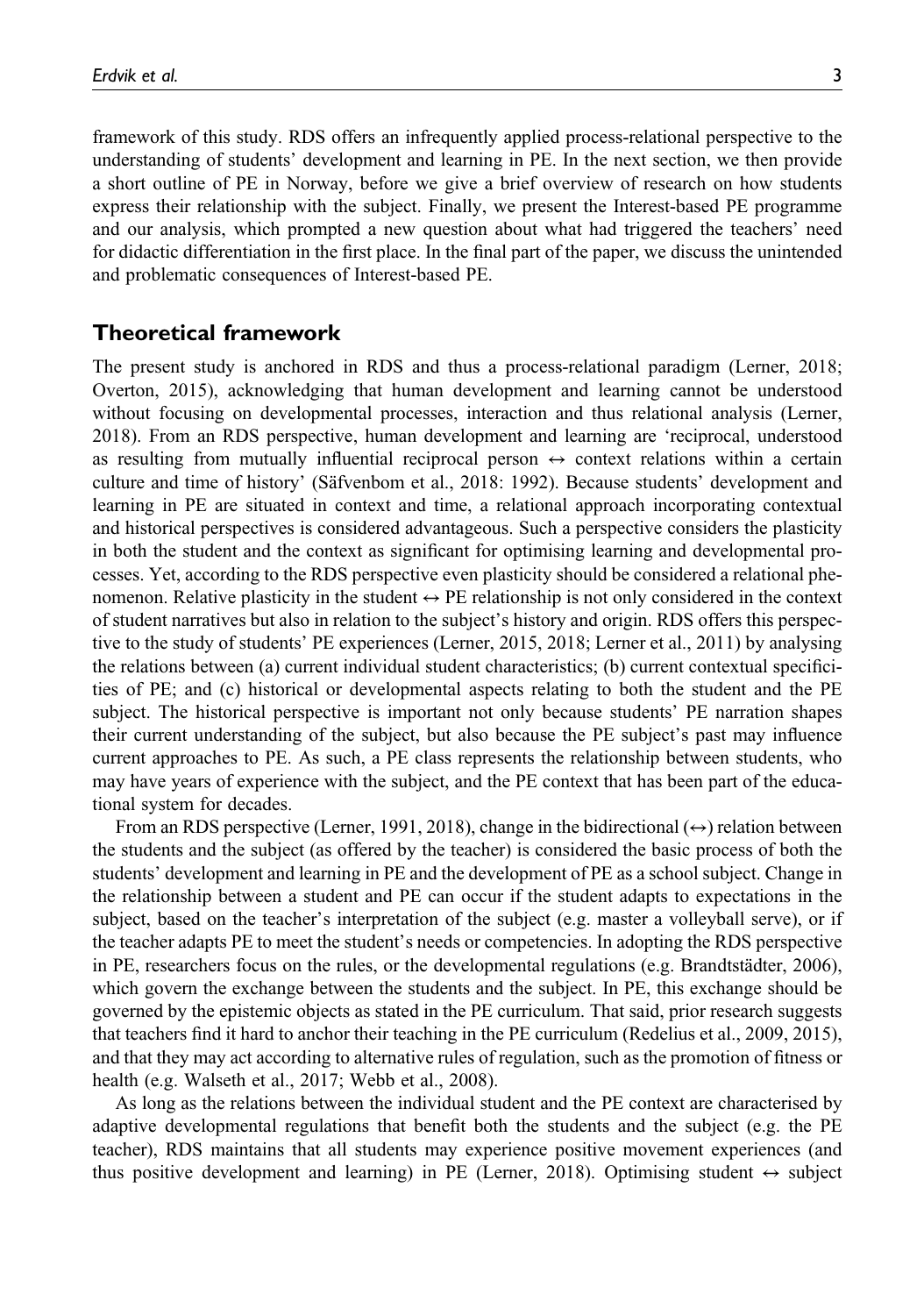relations to ensure students' access to positive movement experiences in PE is important, as this could result in long-term physical, psychological and social benefits, which may encourage continued participation and learning, and thus more positive movement experiences for the student (Agans et al., 2013). However, achieving such optimisation requires not only students' effort to adapt to the context of PE but also a PE subject that accepts diversity among students  $-$  a PE that allows students to flourish and adapts to support diverse students in their attempts to thrive (Lerner et al., 2008).

# Developmental regulations in (Norwegian) PE

Historically, a number of different regulations have governed the relationship between students and PE in Norway. From 1848, when the subject was introduced for the purpose of preparing young men for military service (Augestad, 2003), it would take nearly 100 years for PE to become a mandatory subject for all. Since then, the subject's focus shifted to health promotion, underscoring the importance of students' hygiene (Augestad, 2003) and physical fitness (Aasland et al., 2016). In later years, as the sports movement gained increased importance in Norwegian society, sport activities became an increasingly central element of PE (Aasland et al., 2016; Augestad, 2003).

Today, PE is governed by the Norwegian Education Act (Opplæringslova [the Norwegian Education Act], 1998) and the national curriculum (Utdanningsdirektoratet, 2015). Through 13 years of mandatory education, PE is expected to promote students' self-worth and inspire lifelong enjoyment of physical activity (Utdanningsdirektoratet, 2015). To achieve these purposes, students are supposed to work towards specific curricular competency aims. In broad terms, these aims emphasise fair play and collaboration, bodily learning, self-management and implementation, as well as competence and understanding. The national curriculum in PE does not emphasise specific standards of student achievement or students' relative development of sport competence (Utdanningsdirektoratet, 2015).

While the competency aims of the national curriculum are relatively clear, researchers have argued that students' general ability to achieve the purposes of PE may also depend on the quality of students' PE experiences (e.g. Kjønniksen et al., 2009; Säfvenbom et al., 2015). Even though several studies suggest that PE is appreciated by the majority of adolescents in Norway (Moen et al., 2018; Säfvenbom et al., 2015), a representative study by Säfvenbom et al. (2015) shows that as many as 44% of the PE students disapprove of its current approach or would like the subject to be taught differently. This aligns with international research showing that students who do not thrive in PE feel alienated (Carlson, 1995; Spencer-Cavaliere and Rintoul, 2012), experience a lack of choice (Flintoff and Scraton, 2001) and do not consider the subject to be personally meaningful (Carlson, 1995; Spencer-Cavaliere and Rintoul, 2012). Performativity culture and male dominance have been identified as threats to students' thriving in PE (Allender et al., 2006; Beltrán-Carrillo et al., 2012), and students who are not involved in leisure sports have been identified as less likely to experience the subject positively (Erdvik et al., 2019a; Kjønniksen et al., 2009; Koka and Hein, 2003; Moen et al., 2018; Prochaska et al., 2003; Säfvenbom et al., 2015; Viira and Koka, 2012). While most would agree that sports are an important part of PE (Annerstedt, 2008), Kirk (2010: 41) has argued that PE is informed by the physical culture of sports in ways that have led to the institutionalisation and reproduction of a PE practice referred to as 'physical education as sport techniques'. Researchers have argued that this approach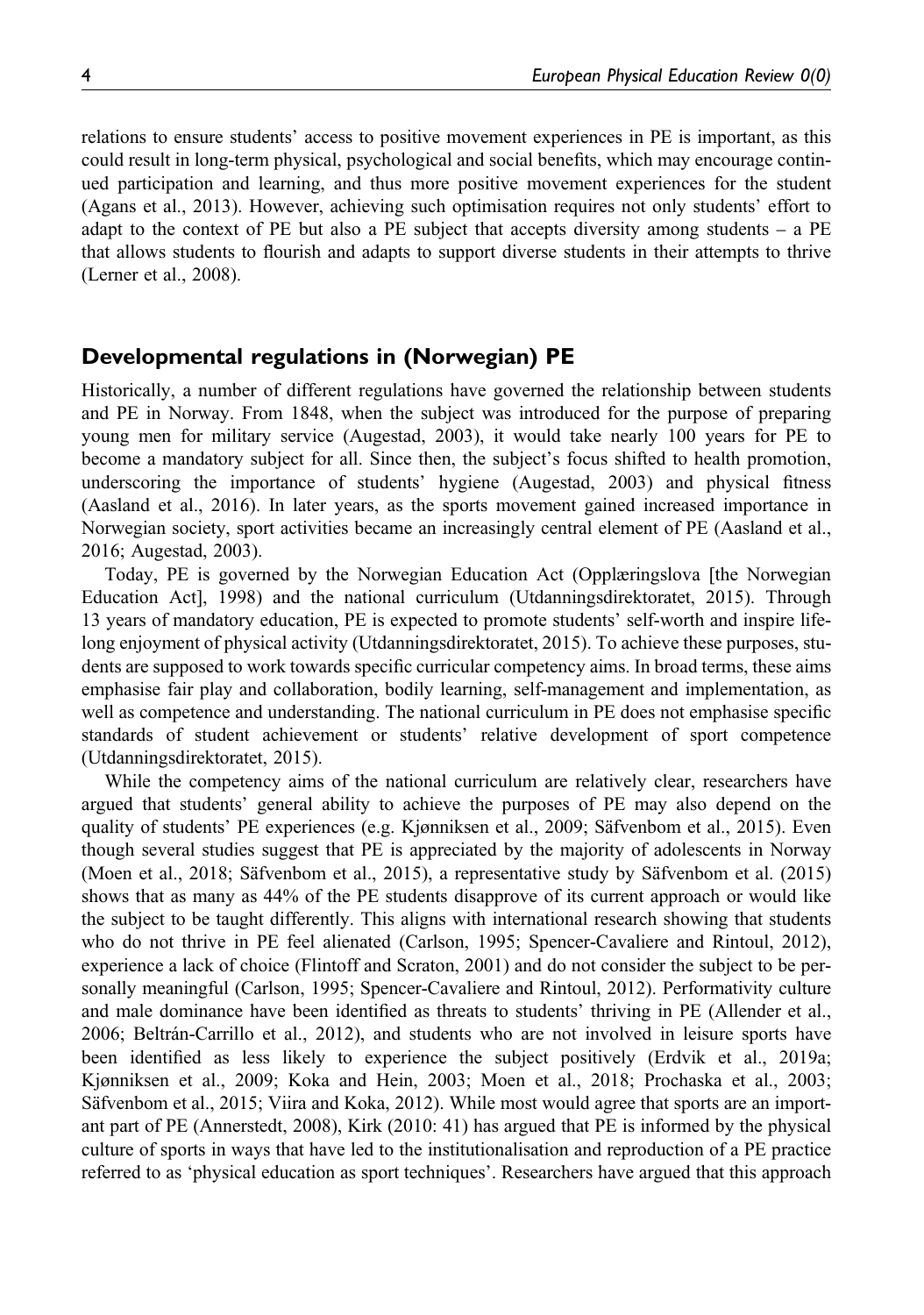to PE does not promote positive development and learning equally among adolescents, and that the subject should be more sensitive to adolescent diversity (Erdvik et al., 2019a, 2019b).

## Interest-based PE as a means to optimise student  $\leftrightarrow$  PE relations

The idea that optimising person  $\leftrightarrow$  context fit enables individuals to become more active producers of their own positive development is essential to RDS. One approach to optimise the relational fit between students and PE is to adjust the PE context via the provision of student choice. Several studies have shown that students' opportunity to choose in the context of PE is associated with more positive PE experiences, as indicative of positive student  $\leftrightarrow$  subject fit. For instance, Mitchell et al. (2015) found that female PE students' ability to choose activities, and thus choose whether they would (or would not) like to have a sports-centred PE, promoted positive PE experiences and increased their participation in the subject. Increased enjoyment and engagement in the subject as a result of activity choice has also been identified in the research of Smith et al. (2009), Condon and Collier (2002), and Lagestad (2017), and the belief in this association was also integral to Interest-based PE.

In our study, Interest-based PE was a local didactical differentiation programme centred on the students' choice between two interest-based approaches to PE, both of which were framed by, and practiced in accordance with, the current national PE curriculum in Norway (LK-06; Utdanningsdirektoratet, 2015). Interest-based PE represented the teachers' attempt to optimise the relationship between the individual student and PE to spark positive development and learning in more students (Tangen and Husebye, 2019). Processes of optimisation were believed to occur as students were allowed to choose between two different interest based approaches to PE, known as EA and SA. It is important to note that the competence aims in the curriculum remained unchanged and that only the approach to help students achieve these competence aims differed in these two PE approaches. On the one hand, SA offered participation in traditional sporting activities and ballgames, and allowed the students to play different sports according to traditional rules, techniques and logics of these sports. On the other hand, students who chose EA were offered a less sports-centred and more explorative and playful approach to movement activity. Teachers who taught EA would for instance use more games (e.g. 'tag', 'red light green light' and 'hunter hawks') or modified sports (e.g. use multiple balls, play while attached to a fellow student, change emphasis from *competing, winning and making goals* to *cooperating, contributing and making each other better*) in their classes to encourage meaningful participation for a group of students that was not necessarily inspired by the logic of sports (for more information, see Erdvik et al., 2019b and Tangen and Husebye, 2019).

# Method

### Sampling procedures

Interest-based PE was implemented in four lower and four upper secondary schools in eastern Norway. Participants in our qualitative study were final year students (ages 17 and 18 years) at one school that was randomly drawn from the four upper secondary schools. At this school, Interest-based PE was taught by four PE teachers: two of them taught EA together, and the other two taught SA together. Throughout the study, each class was taught by the same teachers. The number of students per teacher did not change with Interest-based PE, and the number of teachers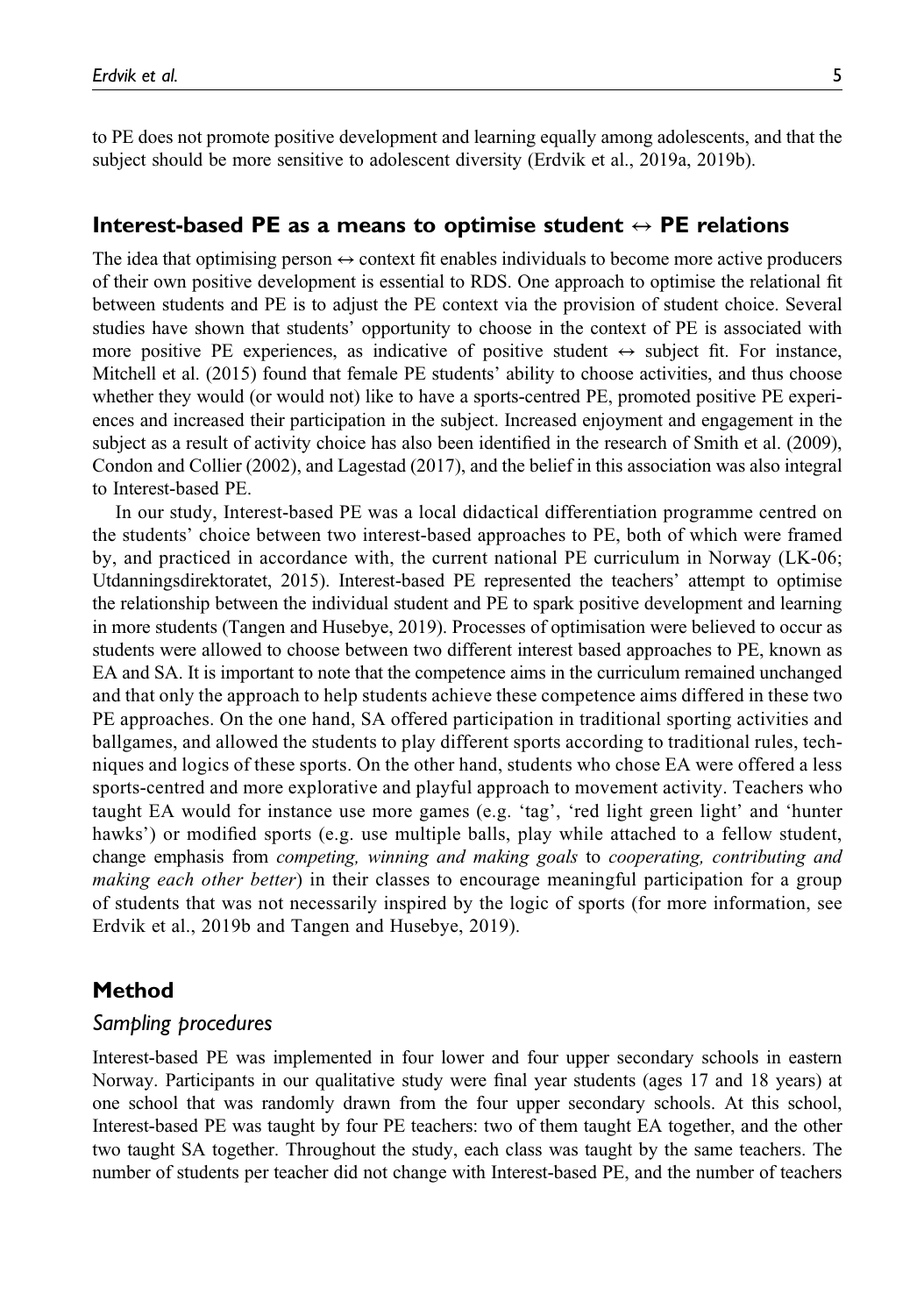per class reflected the teachers' decision to implement EA and SA in relatively large classes<sup>1</sup>. At the time of the interviews, students had been involved in Interest-based PE for one-and-a-half years. With an additional 11 years of experience with 'traditional PE' (i.e. PE before the introduction of Interest-based PE), students were assumed to be familiar with, and able to reflect upon, their experiences of both traditional and Interest-based PE.

At the one randomly drawn upper secondary school, a total of 83 students were informed about the purpose of our study at an oral information meeting where they were also provided with written information letters. At the meeting, students were invited to volunteer for one-on-one interviews by adding their names to a list, which would assist subsequent quota sampling (Robinson, 2014). During the information meeting, nine students from SA (three boys and six girls) and 11 students from EA (no boys and 11 girls) signed up for interviews. The fact that fewer boys volunteered from EA reflected the fact that most of the boys chose SA rather than EA: in the Interest-based PE study as a whole, 103 boys and 65 girls chose SA, whereas 52 boys and 128 girls chose EA (see Erdvik et al., 2019b). At the school where the qualitative study took place, 22 boys and 13 girls chose SA, whereas five boys and 43 girls chose EA. However, the representation of both genders from each PE approach was considered important, as boys and girls typically experience PE somewhat differently (Cairney et al., 2012; Säfvenbom et al., 2015). As no boys from EA had volunteered for interviews, a second announcement was organised by the teachers in class, increasing the total number of volunteers to eight boys and eight girls from SA, and two boys and 15 girls from EA. After having performed interviews with 16 students who had been randomly drawn from these four pools of participants, the data collection had reached the point of saturation. The final sample thus included participants of both genders from both EA and SA, who were students at the same school. More specifically, this study was based on interviews with six girls and two boys from EA, and four girls and four boys from SA.

## Interview procedure

All interviews were conducted by the first author. The interviews took place in a suitable room at the school during school hours, and lasted between 67 and 112 min with the majority of interviews lasting 85 min or more. The semi-structured interview guide, which had been tested in two pilot interviews prior to this study, referred to three main topics that were guided by major questions as well as possible follow-up questions about: (a) PE in general (e.g. 'can you describe a typical PE lesson?', 'how do you experience such a lesson?'), (b) Interest-based PE (e.g. 'how did you feel that PE did or did not change after you started with the explorative/sports approach?'), and (c) the purpose of PE (e.g. 'what do you learn in PE?')<sup>2</sup>.

## Thematic analysis

The six phases of thematic analysis proposed by Braun and Clarke (2006) were used to conduct an inductive interpretive thematic analysis. Tape-recorded interviews were transcribed verbatim by the first author, and re-read (Phase 1) before initial line-by-line coding procedures (Phase 2). The qualitative data analysis software NVivo was used to systemise the research material and to support the coding process. The inductive coding process was characterised by the authors' attempt to remain open to the data and not, at this stage, limit coding to preconceived concepts and theory, accompanied by the acknowledgement that 'data are not coded in an epistemological vacuum' (Braun and Clarke, 2006: 84). The line-by-line codes were structured into higher order codes, which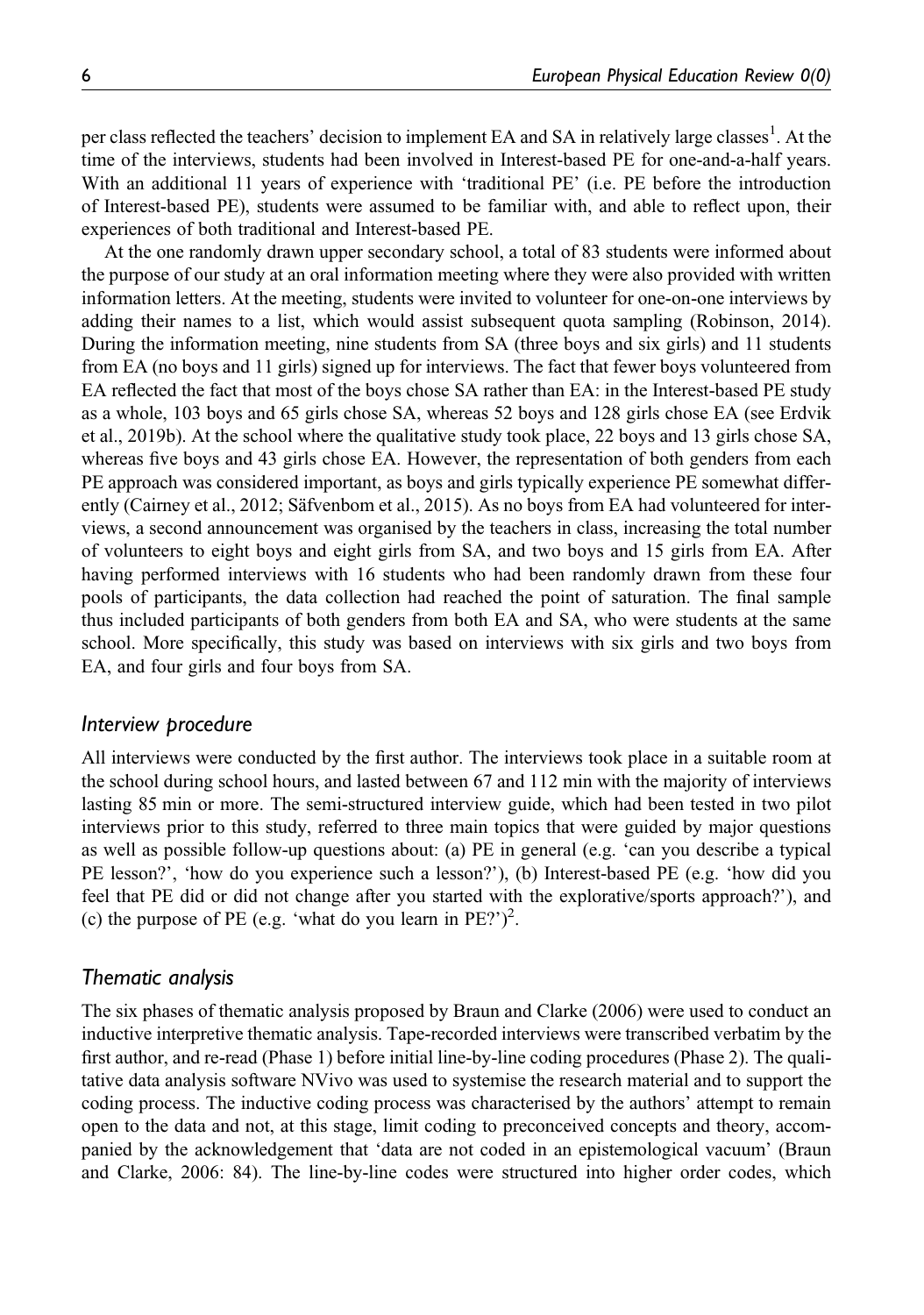reflected students' experiences of 'change' in PE, as well as their emphasis on the importance of being 'good', 'skilled', 'suited', 'positive' or 'engaged' in the subject. All codes appeared to be sufficiently elaborated after the interview with the 16th student, and the last four interviews did not result in additional codes, indicating that the data collection had reached the point of saturation (Phase 3; Fusch and Ness, 2015). The descriptive nature of the codes made the generation and interpretation of themes at this stage difficult; a second level of interpretation was necessary to provide a deeper understanding of students' experiences of Interest-based PE. As such, all interviews were re-read and subject to manual focused coding (Phase 4). The focused codes were then re-studied in relation to initial codes to ensure that the essence of the interviews was maintained, and to facilitate the identification of major themes in the data material. During this procedure, students' experiences of Interest-based PE were identified by two subthemes: 'it hasn't changed that much' and 'you get to be with people at your own level'. The content of both subthemes reflected a common, major theme: 'the role of sports in PE'.

As such, understanding 'the role of sports in PE' appeared essential for achieving a deeper understanding of students' experiences of Interest-based PE (Phase 5). After the completion of the analyses, this inductively derived theme was substantiated by student quotes that formed the basis for the formal write-up of research findings, which were then presented and discussed from an RDS perspective (Phase 6).

#### Trustworthiness

The Interest-based PE programme was based on a group of educators' experiences from their own teaching. It was developed in a county of Norway as a local didactic programme by ordinary PE teachers in collaboration with PE teacher education lecturers from a local university college. The programme represents one of many local, experience-based, didactic PE actions performed every year in many schools nationwide and worldwide. What these didactic programmes often have in common is a desire among staff to improve the PE subject, to reach specific groups of students or to make PE a better place for all. Like other local, experience-based didactical projects developed in the everyday life of teachers, Interest-based PE had limited access to scientific expertise and financial funding, and was thus not developed according to the standards of a randomized controlled trial or as a classical intervention study. Nonetheless, because these programmes are developed by PE teachers in the context of their everyday lives, they have high ecological validity (Bronfenbrenner, 1979; Schmuckler, 2001).

The authors of this paper were introduced to the 'Interest-based PE' programme just before it started up in the fall of 2014 and did not influence its content or implementation. The interviews for this study were performed when students had participated in Interest-based PE for 18 months. During interviews and analysis, we made efforts to self-disclose potential preconceptions, and looked for disconfirming evidence when working with the data material in particular (Brantlinger et al., 2005). Being part of a research group also allowed for the discussion of analysis and interpretations with research group members and co-authors in a way that strengthened the trustworthiness of the study. In addition to discussions within the research group, findings in this paper have been discussed in other settings pertaining to PE teachers and colleagues working within PE teacher education in Norway (see Brantlinger et al., 2005). To get into the contextual and relational depth of how students experienced Interest-based PE, the 16 interviewees were all recruited from the same school. Interviews with students from more than one school could possibly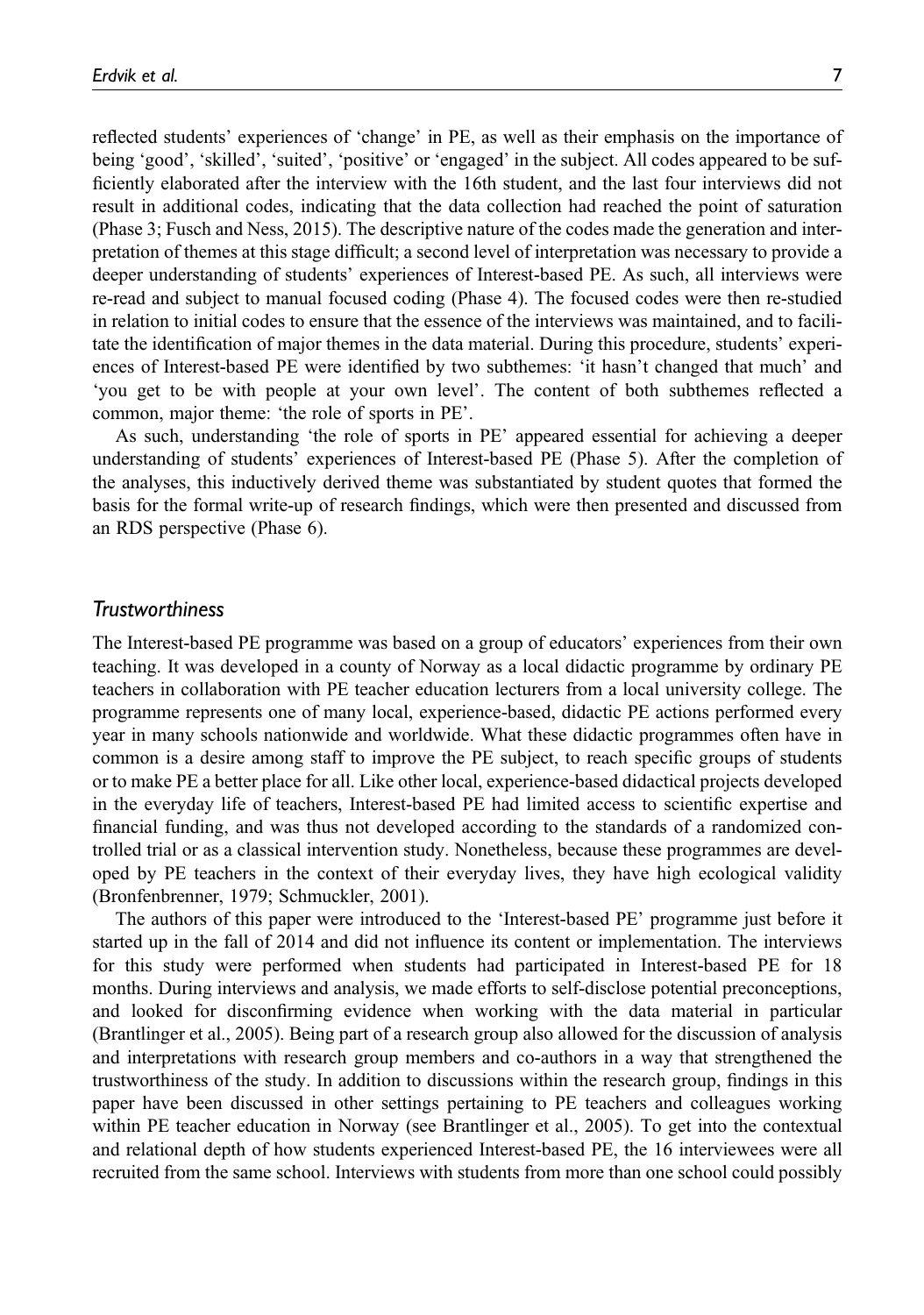have contributed to more diversity in student responses and more nuanced findings, yet it could also have harmed the contextual understanding, and thus the validity of the study.

# **Fthics**

The study was approved by the Norwegian Centre for Research Data. The school principal allowed the research, and the purpose of the study was explained to the students and their teachers at the information meeting. Both the students and the teachers were informed that participation was voluntary. This information was repeated to each student before the individual interviews. All participants provided informed consent prior to their participation, and they were informed that they could withdraw from the study at any time without providing a reason. Pseudonyms were used for anonymity.

# Findings

As mentioned in the 'Method' section, we identified that 'the role of sports in PE' was a major theme in both EA and SA students' experiences of traditional PE, as well as Interest-based PE. Our analysis revealed two subthemes expressed by the students as: 'it hasn't changed that much' and 'you get to be with people at your own level'.

# 'It hasn't changed that much': Relational change in light of students' histories with PE

Both Interest-based PE approaches were intended to create a change in the student  $\leftrightarrow$  subject relationship. Yet, many students did not feel that there was any change. While Heidy, in the SA class, 'assumed' there had been a change 'because the people who are there [in SA] all like PE', Hannah, who also had chosen SA, claimed that – even though she was separated from some of her former PE classmates – the subject had 'not changed that much'. Robert, who had switched between SA and EA, also reported that SA was no different from traditional PE. This was confirmed by Christine who also switched from SA to EA and claimed that SA allowed students to play sports according to a familiar and traditional PE logic and practice:

[In SA] they have regular football, they have regular volleyball, but we [in EA] maybe have some other things too. For example, if we have volleyball we throw in an extra ball. While [in SA] they just have the one and maybe are supposed to focus a bit more on techniques, standing right, and very much on the rules  $(...)$  It's almost like traditional PE then. (Christine, EA, tried SA for six weeks in her  $1<sup>st</sup>$  year).

However, Christine also felt that any change in EA was not persuasive and after all quite temporary:

I thought it was very fun in the beginning [when introduced to EA], but I don't think that the teachers have that much of a plan anymore  $(\ldots)$  I chose EA because it was supposed to be fun, not normal sports and stuff. [But] we very often just get a choice between playing volleyball and playing football (…) our [EA] has kind of tapered off (…) it feels like it's the same again. (Christine, EA)

According to Christine, EA teachers resumed traditional PE teaching methods during the programme, which could explain why several other EA students struggled to identify the real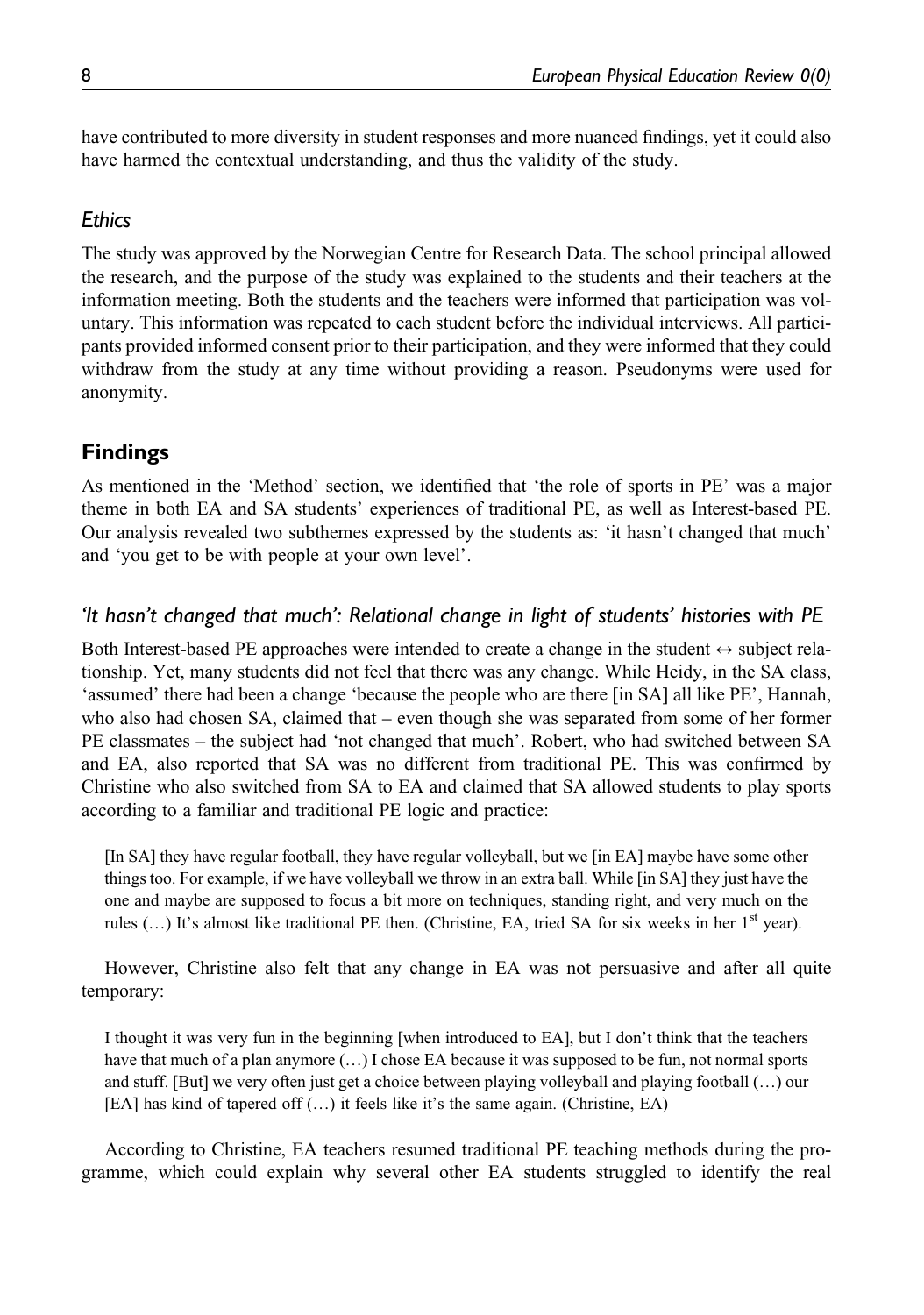change in PE: 'I can't really remember what was the big difference' (Susan, EA). 'It's really the same' (Mats, EA). 'I would say it's quite similar, actually. Nothing has changed much' (Eve, EA). All in all, there is much to suggest that the students experienced their former PE to be very centred around traditional sports, and that the logic of traditional sports continued to govern the relationship between the students and the PE subject even in Interest-based PE. Because the focus on traditional sports in SA resembled 'traditional' PE, and because the nature of EA gradually changed from being 'something new' to the 'traditional' sports logic of PE, students in both groups did not consider Interest-based PE to be a true change in the PE subject. This means that the change from 'traditional' to 'interest-based' PE was insufficient to change the student  $\leftrightarrow$  PE relationship, as adaptive student  $\leftrightarrow$  PE relationships still required the students to accept a logic of sports in PE. According to the students, Interest-based PE did not include a reflective emphasis on current curricular objectives in PE, meaning that the traditional discourses, as rules and regulations, governing PE were never challenged, and that changes in the PE context did not alter students' already established relationships with PE. Consequently, students felt that their choice between EA and SA served only to separate the 'good students' who performed well in traditional PE from those who did not.

# 'You get to be with people at your own level': Two approaches to learning or two levels of sport competence?

Many of the interviewees experienced EA and SA as two levels of a sportified PE, rather than two different activity approaches to PE.

Those sports people are there [in SA], and those who are very eager and like to do sports and stuff, the ones who have always really liked PE, (…) they are in SA. And those who kind of really haven't been so good, they try their best [in EA]. (Alice, EA)

According to the students, Interest-based PE split them into two groups; those who were eager and good at sports became SA students, while those who were not so good at sports became EA students. Thus, according to the students, Interest-based PE did not actually offer two different approaches to PE, but only divided sports-based PE into two levels of ability. Alice (EA) explained that 'It's good because you get to be with people on your own level, instead of being with the ones who are super good'. Alice's reference to different 'levels' among the students seems to be a description of their relative athletic ability, unrelated to the competence aims in the PE curriculum. As such, 'super good' PE students refers to the students who are skilled at sports and now participate in SA, suggesting that students consider their ability in PE to be based on their sport competency. The idea of EA and SA as two levels of a sportified PE was articulated by both EA and SA students. However, somewhat surprisingly, students in both approaches largely perceived this as a positive development in the PE subject:

You don't have those differences between 'oh, you're good, I want you on my team', and the ones who are really bad at it [where it's like], 'No, I don't want you'. I think we're all more at the same level now. That's what's so nice about EA, that there's no difference between the good and the less good, because everyone is good no matter what. But it wasn't like that before. (Theresa, EA)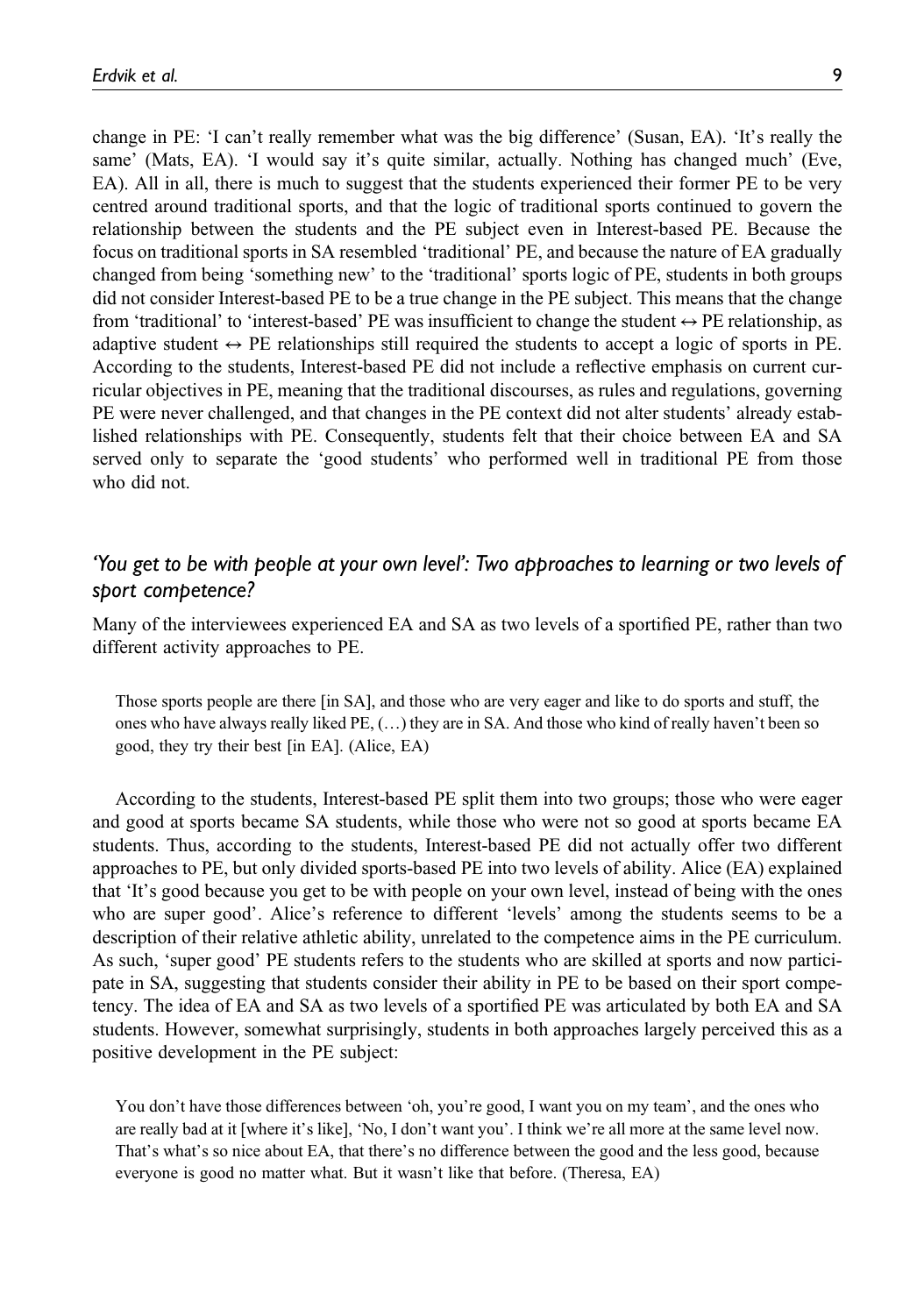While students in EA felt that their new classmates were more respectful towards them because they were all at the same level of sports competence, SA students enjoyed their new PE group, as they now were able to play sports alongside other students who were enthusiastic about PE (that is, sports in PE):

In my previous PE class [before Interest-based PE], my classmates were not really athletic, they were more like really good at school rather than sports. (…) It was more just playing around kind of, those PE classes. (…) But there's kind of more competition and more speed in PE now than there was back then. (Christopher, SA)

The students' enthusiasm regarding the increase in shared interests and abilities within their groups does indicate a relational change. However, SA students' references to 'enthusiasm' in PE were essentially about enthusiasm for playing various sports, which they themselves enjoyed. Their enthusiasm was noticeably related to students' physical ability and sports skills and not to learning or being good at school. The fact that SA students perceived their classmates in SA to be more 'enthusiastic' and 'skilled' at various sports meant that PE no longer had to be just 'playing around'. 'The students in SA take it [PE] a bit more seriously. (…) those who actually are interested in learning techniques and real sports' (Hannah, SA). Like Christopher and Hannah, the students perceived SA to be more 'serious' about skill acquisition than traditional PE had been, and they appreciated this shift in focus:

Now I feel that we learn for real (…) how to play football. Rather than playing football just to play football (…) It's a bit more intense now than before. And now I have slightly more focus on pushing myself. (Julie, SA)

Students' prior experience of 'playing football just to play football', combined with their new sensation of 'learning for real', suggest that students' own understanding of the purposes of PE do not correspond with those of the national PE curriculum. An implicit understanding that PE is intended to develop students' sports skills was identifiable to varying degrees in all student interviews, and it became clear that students made no real distinction between the domain of sports and the domain of PE. Rather, our analysis suggests that the students perceived EA and SA as a division between two ability levels of the same type of PE.

I think it's very nice [to choose] because it affects your PE. (…) You can choose something that suits you better. (…) So, I think those who chose SA… it's very nice for them too because they can finally have a PE class where they work with students who are on their level. (Theresa, EA)

Theresa illustrates how some students held ideas that they may not have been suited for participation in sports activities, and thus unsuited for SA. This lack of relational fit largely seemed to rely on students' evaluations of their individual sport skills. Eve (EA), who had a hip injury and was advised by her doctor not to run during PE, shared the idea that some may not be suited to participate in SA: 'I feel that [SA] has a more like… demanding PE, or sort of… more things that I couldn't have been part of. And then it was kind of just natural for me [to choose EA]'.

There is much to suggest that students' understanding of the role of sports in PE, as well as their own perceived athletic competence and ability, guide their choice of PE approach. EA students believe that their sports-eager peers benefit from their absence, and that the SA students enjoy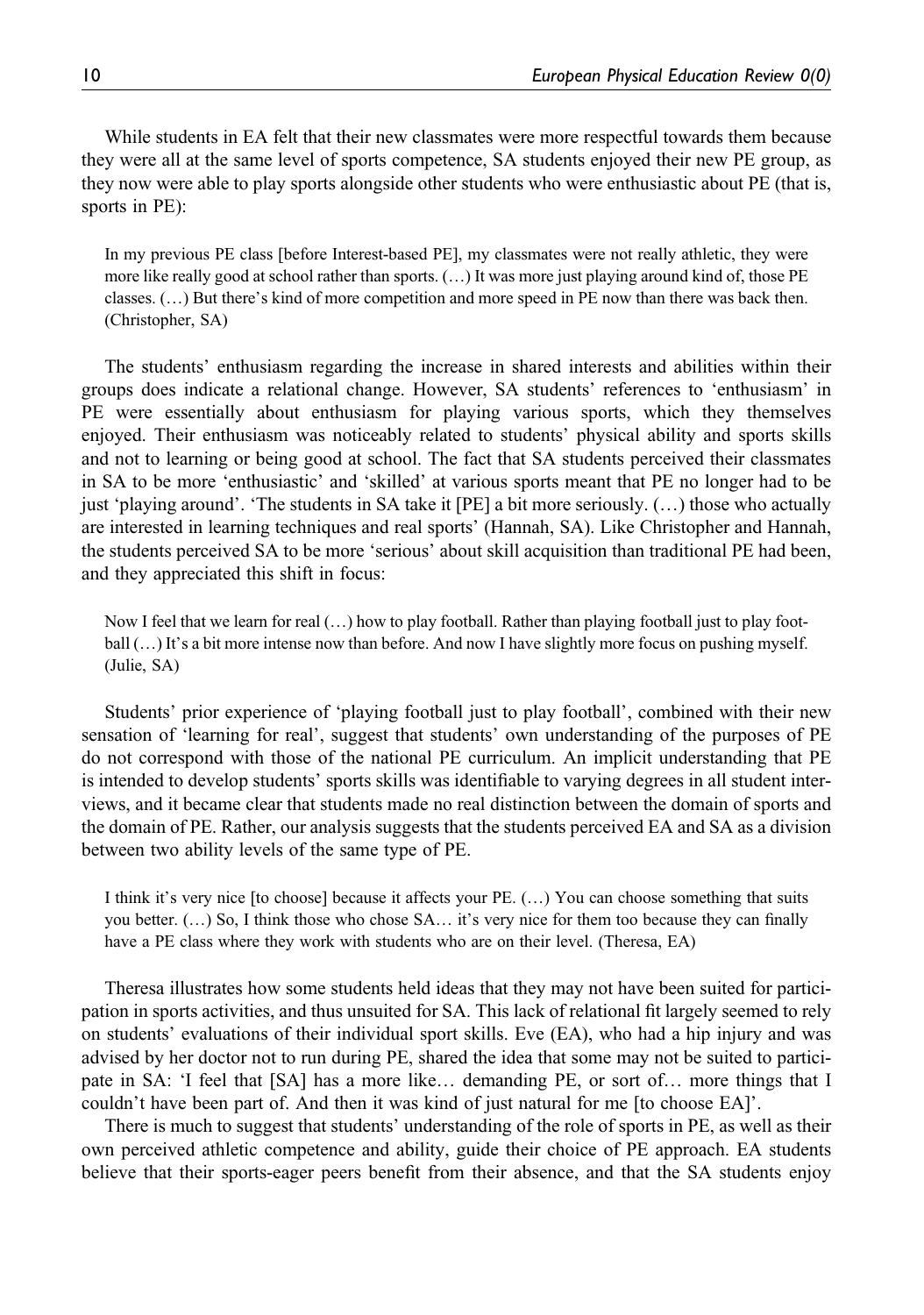not having to show consideration for their fellow students who show less eagerness, are less skilled at sports and who now participate in EA. This idea was confirmed by the SA students who enjoyed their new, 'serious', and 'intense' PE, which allowed them to learn sports in a serious way together with other students who, like them, were eager and genuinely interested in learning to play sports in PE. Because neither the Interest-based PE classes nor the teachers who taught them succeeded in challenging the students' ideas of 'PE-as-sports' and the students' ideas of EA and SA as two different levels of the same old PE, the idea of PE-as-sports seemed to remain unquestioned. In other words, the same dynamic that governed the relationship between students and traditional PE survived the transition to Interest-based PE essentially unchanged. There is much to suggest that the dominant conception of PE-as-sports reduced Interest-based PE to no more than a pure differentiation programme based on students' sporting skills and achievement potential in organised sport activities.

# **Discussion**

Interest-based PE was developed and started by PE teachers who experienced that students who were and were not eager about sports did not benefit equally from the subject and represented an attempt to optimise student  $\leftrightarrow$  PE relationships. Yet, this study shows that the students essentially experienced 'Interest-based PE' as a 'two-level PE', making it clear that the students' chose EA or SA based on their perceived ability to achieve high standards of sports competence and physical performance. Our identification of sports achievement as the prevailing benchmark for student capability in Interest-based PE indicates that it did not succeed in optimising student  $\leftrightarrow$  PE relations among all students.

Our study shows that the exchange between the PE subject and the students was – and continued to be – governed by a sports discourse, and as such, that this discourse determined the different students' relationships with the subject. The students' description of SA as a 'professionalised' form of traditional PE also suggests that students – with over 11 years of experience with traditional PE – have strong associations with PE as a subject dominated by sports. The students' lived experience of the subject seems aligned with Kirk's portrayal of 'the idea of PE as sport techniques' (Kirk, 2010: 1). However, the Norwegian curriculum is clear in that improvement of physical performance and sports skills are not purposes of the PE subject (Utdanningsdirektoratet, 2015). Yet, like several other studies in PE (e.g. Moen et al., 2018; Smith and Parr, 2007), our study shows that not only the students but also the teachers seem to neglect the official goals of this subject, and that teachers do not relate to them as rules of regulation. It seems rather clear from our analyses that the sports discourse – rather than the learning objectives in the subject curriculum – governed the student  $leftrightarrow$ subject relationship also in Interest-based PE. The vital discrepancy between the written and taught curriculum was not targeted during the local didactic programme. It is also reason to believe that the students' histories with 'PE-as-sports' may have made them more accepting of what they experienced as a two-level PE, yet that this also rendered them unable to draw potential benefits from the Interest-based PE programme. What the students describe as benefits of Interest-based PE can at best be understood as a relief from some of the negative symptoms inherent to the sports discourse in PE. It appears that some of these symptoms were alleviated as Interest-based PE spared the students from having to deal with the diversity in sports competence present in their traditional PE classes. Yet, what occurred during the implementation of Interest-based PE was essentially a separation between those students who felt confident and those who lacked confidence when participating in sports. Therefore, in its ultimate effect, this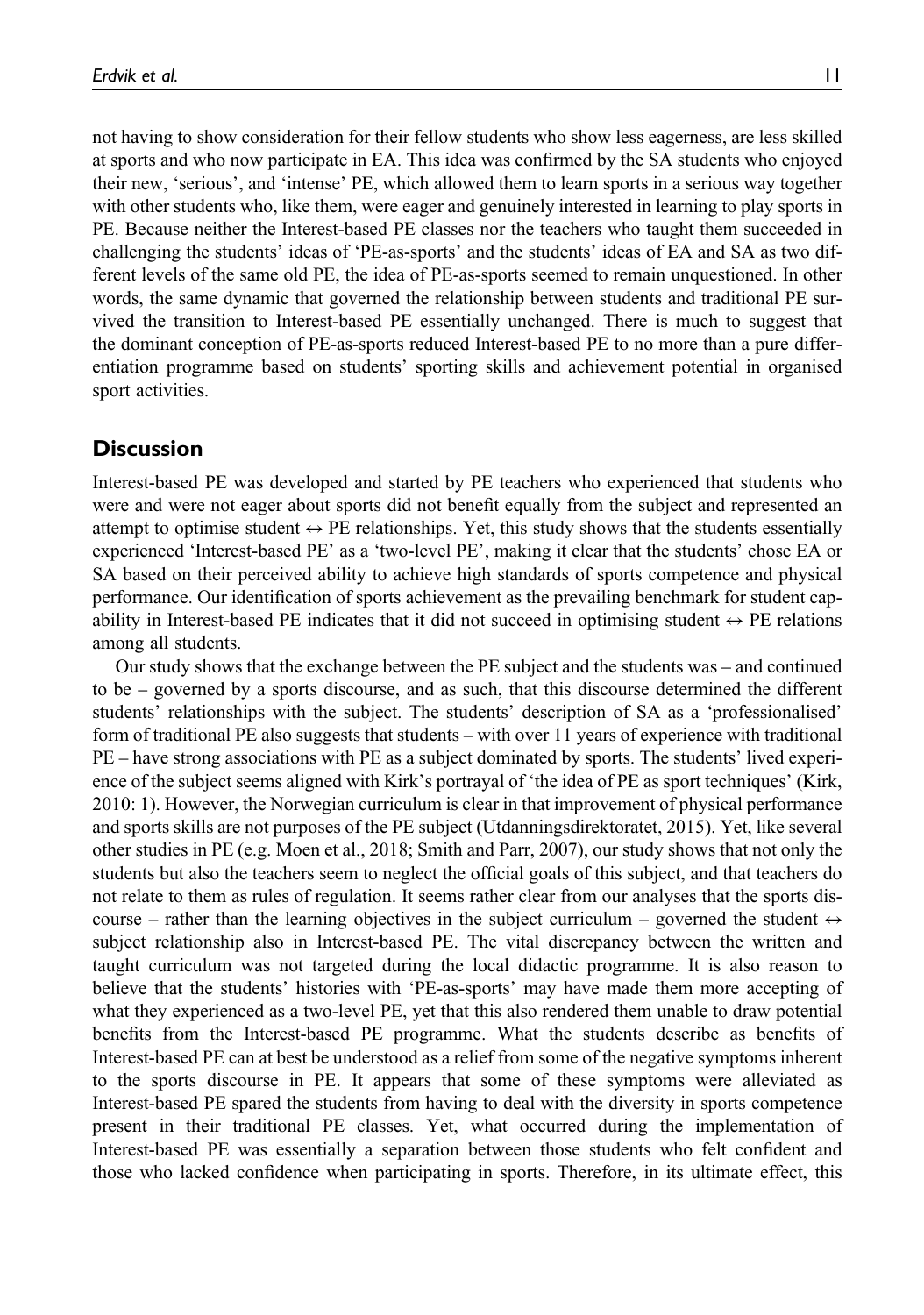didactical differentiation programme may not only have made students' sports competencies even more explicit in the context of PE, but it may also have contributed to student segregation on the grounds of student confidence, competence and ability in sports. Therefore, it may very well be that this programme – which was intended to level the learning field for diverse students in PE – may unfortunately have had quite the opposite effect, preserving the sports discourse in PE and increasing the acceptance of this discourse among the students as well as their teachers.

The reproduction of 'physical education as sports techniques' (Kirk, 2010: 10) and related discourses in the context of PE is considered a major challenge to student learning in PE (Redelius et al., 2009; Wilkinson et al., 2013), and has led researchers to describe PE as 'backward-looking' (Stolz, 2014: 27), built on archaic notions of sport and pedagogy which have proven resistant to reform (Stolz, 2014). Siedentop, O'Sullivan and Tannehill (1994, in Kirk, 2010) have explained the subject's resistance to reform on the grounds of PE's marginalised position and deep institutionalisation in schools. Research on PE teacher education has also shown that PE teachers play an important role in the reproduction of traditional approaches to PE, such as 'PE-as-sport-techniques'. For example, Mordal-Moen and Green (2014) have found that prospective PE teachers' beliefs and practices may be difficult to change through PE teacher education, and thus, that PE teachers are likely to reproduce the PE they were presented with during their early socialisation into the PE subject, as students themselves. As such, the PE teachers who taught EA and SA may have found it hard to challenge dominant ideas inherent in the sports discourse because this, on some level, would have required them to confront their most basic conception of what PE is and should be. For teachers who have been part of a subject dominated by a sports discourse it may have been easier to develop SA, which was centred on traditional sports, as opposed to EA, which had to be established on didactical approaches relatively distinct from classical learning practices in PE, such as the 'Demonstration–Explanation–Practice' method (Tinning, 2010: 43). This may also explain why EA – which initially was experienced as different and new – gradually returned to a more 'traditional' form of PE. The retrogression of EA suggests that teachers, at some point during the programme, returned to the idea of PE-as-sports, and as such, that Interest-based PE was never able to fully change the dynamic of the PE class. As a whole, these findings suggest that the sports discourse is still an embodied and highly 'sedimented practice' (Kirk, 2010: 50) in PE that many teachers and students may have found monolithic and unchangeable, despite the introduction of new activity approaches in PE.

Although this differentiation programme was developed as a means of drawing PE away from a sports-based discourse, the analysis presented in this study indicates that the teachers may have been unaware of the breadth and depth of the underlying discourse, and therefore, that this discourse was 'neither shaken nor stirred' (Mordal-Moen and Green, 2014: 430) by the programme content. On the contrary, its continued dominance challenged the relational fit between diverse students and learning objectives in PE and acted as a barrier to the promotion of adaptive developmental regulations and thus, positive movement experiences and equal education in PE. That said, it should be noted that a prior study on Interest-based PE (Erdvik et al., 2019b) found that EA was the preferred approach to PE among the majority of girls and students who were not active in sports. According to these findings, girls were 3.9 times more likely to choose EA compared to boys, while students not active in sports were 4.4 times more likely to participate in EA compared to their peers who were not active in leisure sport (Erdvik et al., 2019b). The qualitative analysis presented in the present study provides a more nuanced understanding of these findings. Given students' experience that EA (at least in the beginning) was less like traditional PE than SA, and that EA was the preferred option among girls and students who did not participate in leisure sport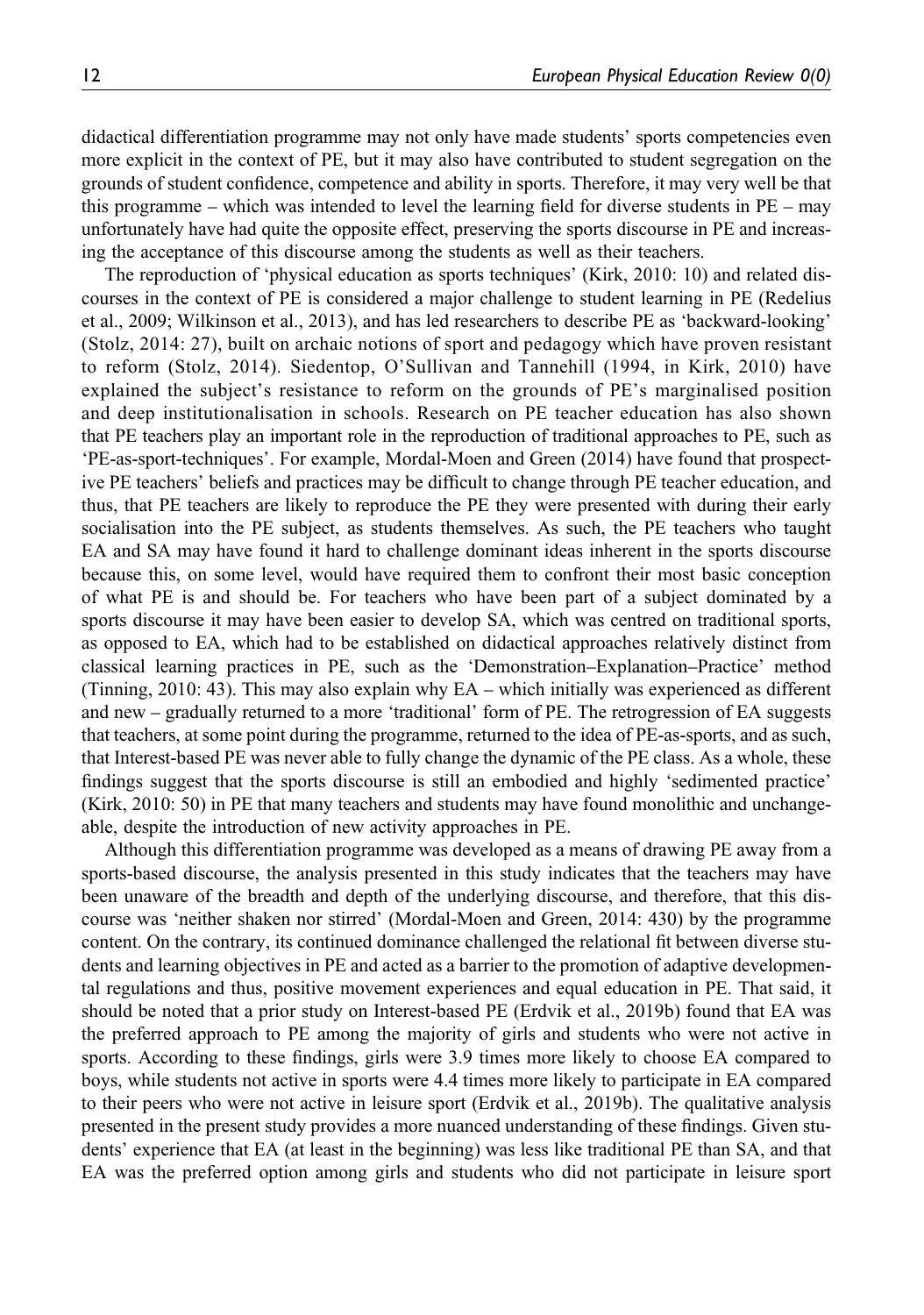(Erdvik et al., 2019b), this suggests that student groups who typically report less positive PE experiences would like the subject to be taught differently (Säfvenbom et al., 2015). Yet, despite their choice, there is much to suggest that students' and teachers' histories with 'PE-as-sports' meant that Interest-based PE was always understood from the perspective of sports and therefore, that the 'new' approach to teaching EA was not long lived. Because EA was not explicitly provided as curriculum driven and because it did not target students' and teachers' reflexivity the sports discourse continued to dominate PE, counteracting the relational fit between diverse students and PE, and most probably preventing this programme from contributing to a levelled educational field.

## Concluding comments

Despite good intentions to optimise the student  $\leftrightarrow$  PE relationship by offering two different PE approaches, students' perceptions of a two-level PE show that Interest-based PE did not succeed in levelling the learning field for the students. The programme seems to have manifested as a classic didactic differentiation programme, based on established premises taken for granted and not questioned. This leads to an uncomfortable, but inevitable question: is the implementation of Interest-based PE, and other similar programmes designed to level the learning field in PE, based on a primary misconception? While Interest-based PE was established to level the educational field, findings indicate that it served to make the sports discourse even more explicit by: (a) splitting the students who were competent at sports from those who were not; (b) neglecting to address the possibility that the sports discourse would continue to govern the student  $leftrightarrow$ subject relationship in the new groups; and (c) neglecting the need to emphasise that learning objectives in the Norwegian PE curriculum do not include or concern students' sports achievements.

Based on prior research and the analysis presented in this study, there is reason to believe that the consequences of a dominant sports discourse triggered the need for a didactic differentiation programme, yet that this discourse also prevented any real change in the relational fit between students and the PE subject. Likewise, there is also reason to believe that other didactic differentiation programmes have been implemented for similar reasons. One example may be gender-based PE (e.g. Klomsten, 2013), which is intended to level the learning field among boys and girls. We believe that in all these programmes, teachers attempt to solve challenges caused by the sports discourse by engaging in didactic or individual differentiation. Yet, there is reason to believe that these differentiation practices would be unnecessary if only the formally stated learning objectives in the national PE curriculum were sufficiently emphasised from the earliest stages of students' PE careers.

This study has shown that offering different approaches to PE activity in itself is not sufficient to optimise students' relations with PE, and suggests that a perspective on students' understanding and learning more in accordance with the PE curriculum might better achieve equal opportunities for learning among all students. Efforts to promote adaptive developmental regulations and equal education in PE will most probably continue to fail if the sports discourse remains the dominant regulation of PE. This has important implications for future intervention and action research in the context of PE.

#### Declaration of conflicting interests

The authors declared no potential conflicts of interest with respect to the research, authorship and/or publication of this article.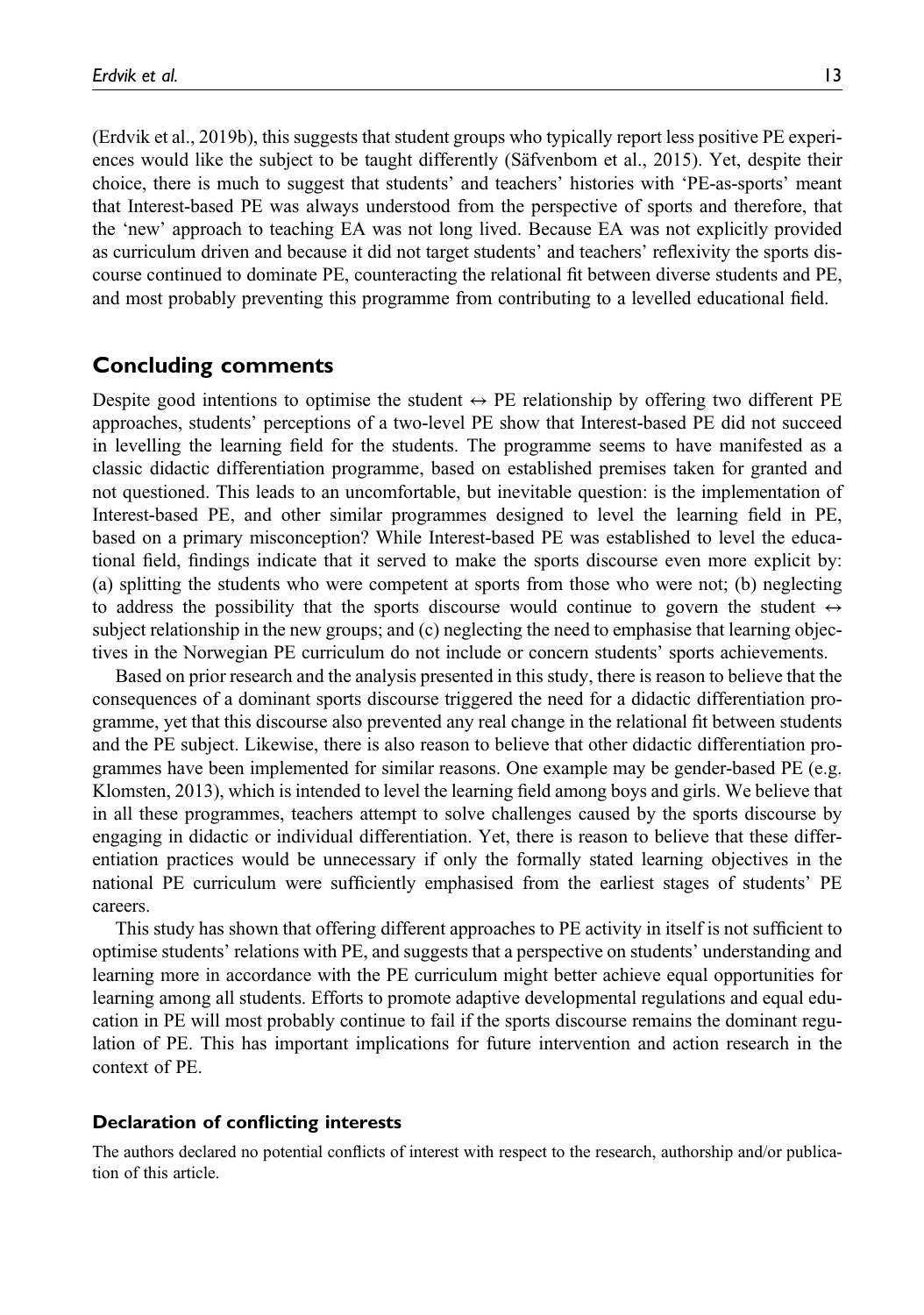## Funding

The authors received no financial support for the research, authorship and/or publication of this article.

# ORCID iD

Irina Burchard Erdvik **<https://orcid.org/0000-0001-9636-9483>** 

### Notes

- 1. Besides the information mentioned above, this project lacks much information about the teachers who taught EA and SA. This could be considered a limitation as one cannot completely rule out the possibility that teacher characteristics influenced students' experiences of this programme.
- 2. All of the interview questions, codes, themes and quotes mentioned in this paper were originally in Norwegian and were translated into English by the first author who made efforts to ensure that the correct meaning of the content was retained.

#### References

- Aasland E and Engelsrud G (2017) "Det er lett å se hvem av dere som har god innsats" Om elevers innsats og lærerens blikk i kroppsøving [it's easy to see which of you has made a good effort: About student effort and the teacher's gaze in physical education]. Journal for Research in Arts and Sports Education 1(3): 5–17.
- Aasland E, Walseth K and Engelsrud G (2016) The changing value of vigorous activity and the paradox of utilising exercise as punishment in physical education. Physical Education and Sport Pedagogy 22(5): 1–12.
- Aasland E, Walseth K and Engelsrud G (2019) The constitution of the "able" and "less able" student in physical education in Norway. Sport, Education and Society 25(5): 479–492.
- Agans JP, Säfvenbom R, Davis JL, et al. (2013) Positive movement experiences: Approaching the study of athletic participation, exercise, and leisure activity through relational developmental systems theory and the concept of embodiment. Advances in Child Development and Behavior 45: 261–286.
- Allender S, Cowburn G and Foster C (2006) Understanding participation in sport and physical activity among children and adults: A review of qualitative studies. *Health Education Research* 21(6): 826–835.
- Annerstedt C (2008) Physical education in Scandinavia with a focus on Sweden: A comparative perspective. Physical Education and Sport Pedagogy 13(4): 303–318.
- Augestad P (2003) Skolering av kroppen: Om kunnskap og makt i kroppsøvingsfaget [Schooling bodies: knowledge and power in physical education]. PhD Thesis, Høgskolen i Telemark, Bø.
- Beltrán-Carrillo VJ, Devís-Devís J, Peiró-Velert C, et al. (2012) When physical activity participation promotes inactivity: Negative experiences of Spanish adolescents in physical education and sport. Youth  $\&$  Society 44(1): 3–27.
- Brandtstädter J (2006) Action perspectives on human development. In: Lerner RM (ed) Handbook of Child Psychology: Vol. 1. Theoretical Models of Human Development. 6th ed. Hoboken, NJ: Wiley, 516–568.
- Brantlinger E, Jimenez R, Klingner J, et al. (2005) Qualitative studies in special education. Exceptional Children 71(2): 195–207.
- Braun V and Clarke V (2006) Using thematic analysis in psychology. *Qualitative Research in Psychology* 3(2): 77–101.
- Bronfenbrenner U (1979) The Ecology of Human Development. Experiments by Nature and Design. Cambridge, MA: Harvard University Press.
- Cairney J, Kwan MYW, Velduizen S, et al. (2012) Gender, perceived competence and the enjoyment of physical education in children: A longitudinal examination. International Journal of Behavioral Nutrition and Physical Activity 9(1): 1–8.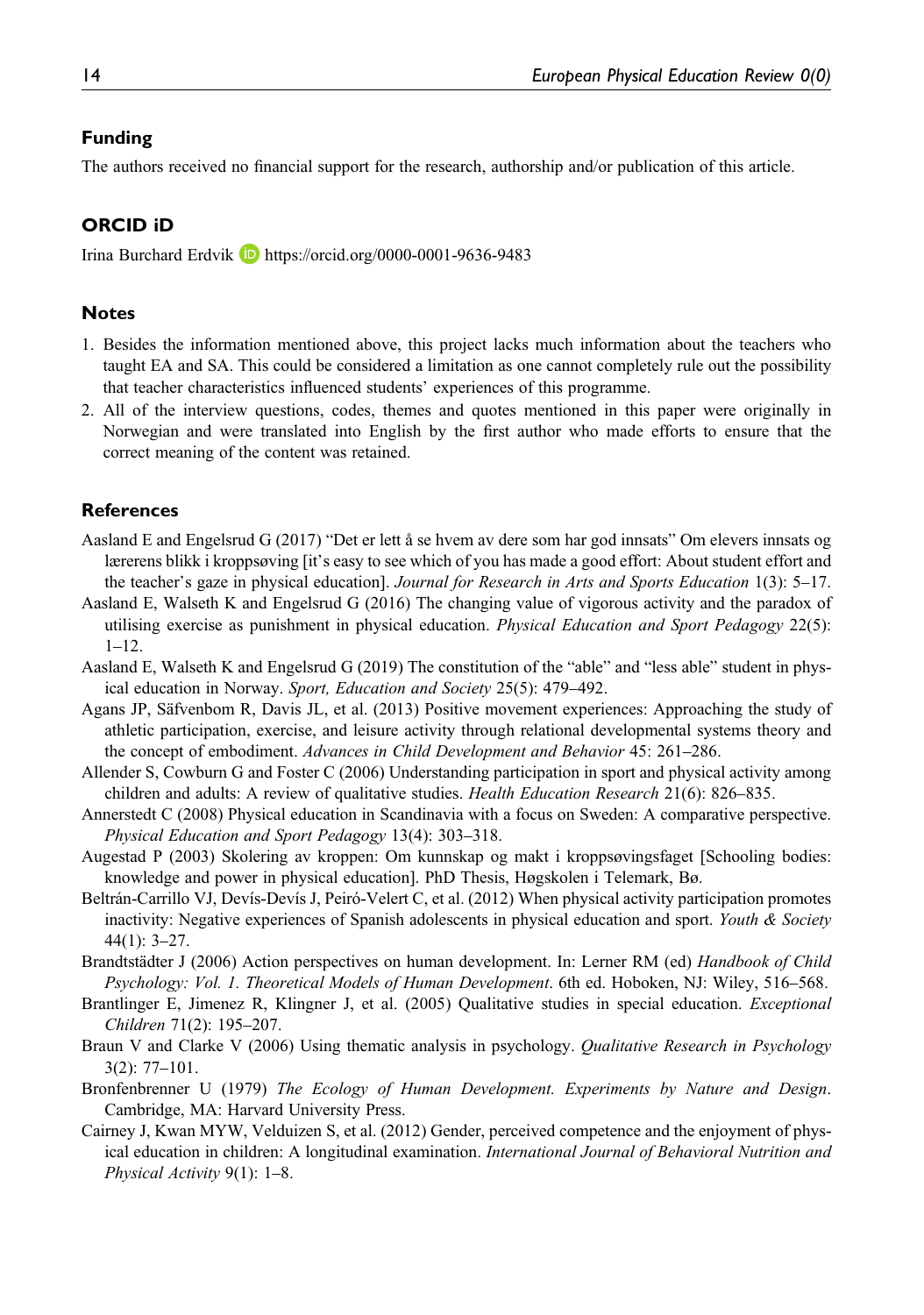- Carlson TB (1995) We hate gym: Student alienation from physical education. Journal of Teaching in Physical Education 14(4): 467–477.
- Condon R and Collier CS (2002) Student choice makes a difference in physical education. Journal of Physical Education, Recreation & Dance 73(2): 26–30.
- Eccles JS and Roeser RW (2009) Schools, academic motivation, and stage-environment fit. In: Lerner RM and Steinberg L (eds) Handbook of Adolescent Psychology. 3rd ed. Hoboken, NJ: Wiley, 404–434.
- Erdvik IB (2020) Physical education as a developmental asset in the everyday life of adolescents: a psychological approach on basic need satisfaction in PE and global self-worth development. PhD Thesis, Norwegian School of Sport Sciences, Norway.
- Erdvik IB, Haugen T, Ivarsson A, et al. (2019a) Global self-worth among adolescents: The role of basic psychological need satisfaction in physical education. Scandinavian Journal of Educational Research 64(5): 768–781.
- Erdvik IB, Haugen T, Ivarsson A, et al. (2019b) Development of basic psychological need satisfaction in physical education: Effects of a two-year PE programme. Journal for Research in Arts and Sports Education 3(2): 4–21.
- Flintoff A and Scraton S (2001) Stepping into active leisure? Young women's perceptions of active lifestyles and their experiences of school physical education. Sport, Education and Society 6(1): 5-21.
- Fusch PI and Ness LR (2015) Are we there yet? Data saturation in qualitative research. The Qualitative Report 20(9): 1408–1416.
- Kirk D (2010) Physical Education Futures. New York, NY: Routledge.
- Kjønniksen L, Fjørtoft I and Wold B (2009) Attitude to physical education and participation in organized youth sports during adolescence related to physical activity in young adulthood: A 10-year longitudinal study. European Physical Education Review 15(2): 139–154.
- Klomsten AT (2013) Hvordan organiseres kroppsøvingsfaget i norske skoler: Kjønnsblandet eller kjønnsdelt [How is physical education organized in Norway: Coeducation or single-sex education]. Tidsskriftet FoU i Praksis 7(3): 59–82.
- Koka A and Hein V (2003) The impact of sports participation after school on intrinsic motivation and perceived learning environment in secondary school physical education. Kinesiology 35(1): 86–93.
- Lagestad P (2017) Å velge aktiviteter selv som grunnlag for trivsel og mestring. En casestudie av kroppsøvingsundervisningen ved en videregående skole [To choose activities yourself as a basis for enjoyment and mastery. A case study of physical education teaching at a high school]. Acta Didactica Norge 11(2): 1–18.
- Lerner RM (1991) Changing organism-context relations as the basic process of development: A developmental contextual perspective. Developmental Psychology 27(1): 27–32.
- Lerner RM (2015) Promoting positive human development and social justice: Integrating theory, research and application in contemporary developmental science. *International Journal of Psychology* 50(3): 165–173.
- Lerner RM (2018) Concepts and Theories of Human Development. New York, NY: Routledge.
- Lerner RM, Lewin-Bizan S and Warren AEA (2011) Concepts and theories of human development. In: Lamb ME and Bornstein MH (eds) Social and Personality Development: An Advanced Textbook. New York, NY: Taylor and Francis, 19–66.
- Lerner RM, Roeser RW, Phelps E, et al. (2008) Positive Youth Development & Spirituality: From Theory to Research. West Conshohocken, PA: Templeton Foundation Press.
- López-Pastor VM, Kirk D, Lorente-Catalán E, et al. (2013) Alternative assessment in physical education: A review of international literature. Sport, Education and Society 18(1): 57–76.
- Mitchell F, Gray S and Inchley J (2015) 'This choice thing really works … ' changes in experiences and engagement of adolescent girls in physical education classes, during a school-based physical activity programme. Physical Education and Sport Pedagogy 20(6): 593–611.
- Moen KM, Westlie K, Bjørke L, et al. (2018) Når ambisjon møter tradisjon: En nasjonal kartleggingsstudie av kroppsøvingsfaget i grunnskolen [When ambition meets tradition: a national study of PE in primary school] (5.–10. trinn). Report no. 1–2018, Høgskolen i Innlandet, Norway.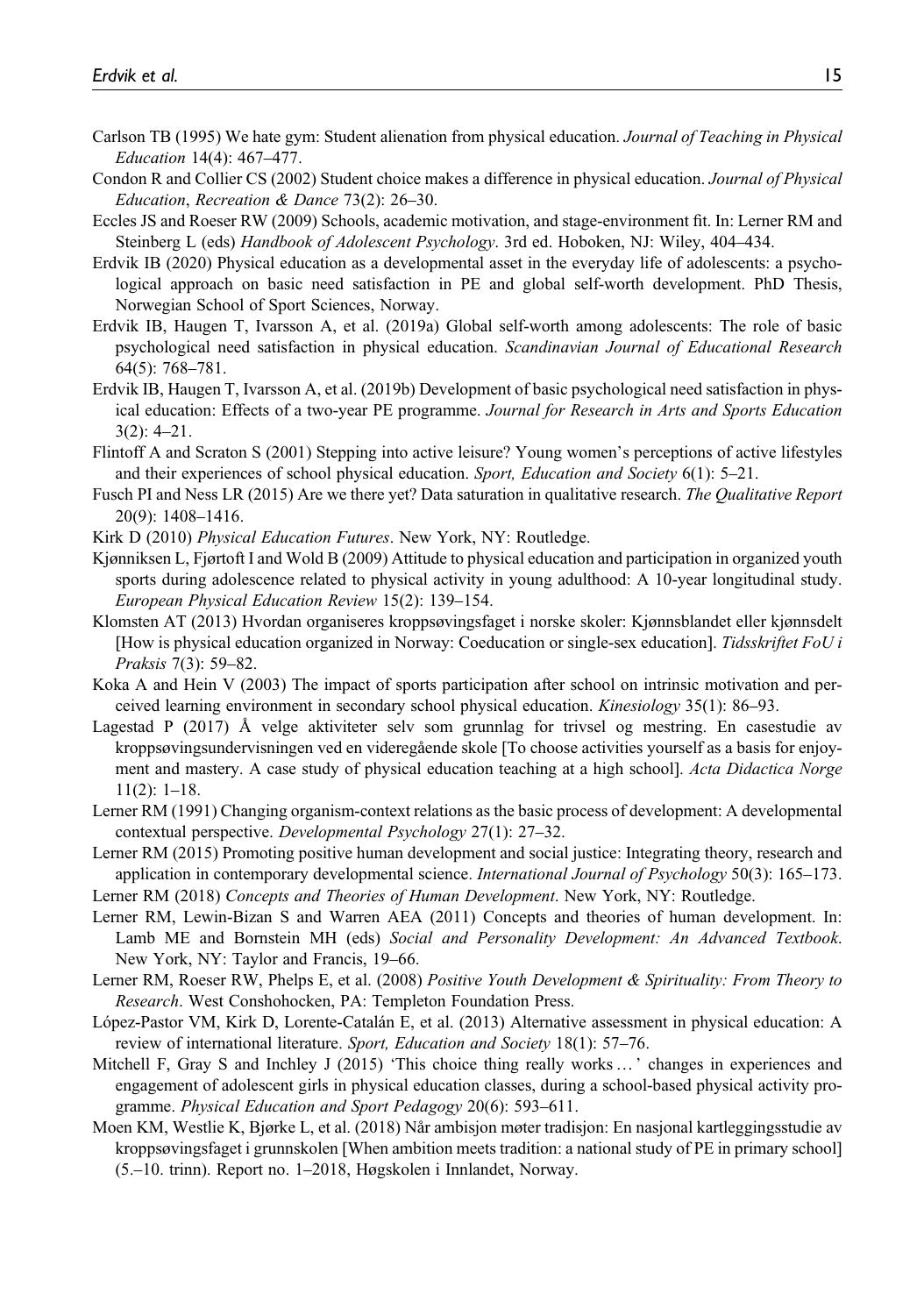- Mordal-Moen K and Green K (2014) Neither shaking nor stirring: A case study of reflexivity in Norwegian physical education teacher education. Sport, Education and Society 19(4): 415–434.
- Opplæringslova [the Norwegian Education Act] (1998) Lov om grunnskolen og den vidaregåande opplæringa [Act relating to primary and secondary education]. LOV-1998-07-17-61.
- Overton WF (2015) Processes, relations and relational-developmental-systems. In: Overton WF, Molenaar PCM and Lerner RM (eds) Handbook of Child Psychology and Developmenal Science: Vol. 1. Theory and Method. 7th ed. Hoboken, NJ: John Wiley & Sons, 9–62.
- Prochaska JJ, Sallis JF, Slymen DJ, et al. (2003) A longitudinal study of children's enjoyment of physical education. Pediatric Exercise Science 15(2): 170–178.
- Redelius K, Fagrell B and Larsson H (2009) Symbolic capital in physical education and health: To be, to do or to know? That is the gendered question. Sport, Education and Society 14(2): 245–260.
- Redelius K, Quennerstedt M and Öhman M (2015) Communicating aims and learning goals in physical education: Part of a subject for learning? Sport, Education and Society 20(5): 641–655.
- Robinson OC (2014) Sampling in interview-based qualitative research: A theoretical and practical guide. Qualitative Research in Psychology 11(1): 25–41.
- Säfvenbom R (2010) Å lede de unge ut i fristelse og det gode liv [To lead the young ones into temptation and the good life]. In Steinsholt K and Gurholt KP (eds) Aktive liv. Idrettspedagogiske Perspektiver på Kropp, Bevegelse og Dannelse [Active Lives. Sport Pedagogical Perspectives on Body, Movement and Formative Learning]. Trondheim: Tapir forlag, 155–175.
- Säfvenbom R, Haugen T and Bulie M (2015) Attitudes toward and motivation for PE. Who collects the benefits of the subject? Physical Education and Sport Pedagogy 20(6): 629–646.
- Säfvenbom R, Wheaton B and Agans J (2018) 'How can you enjoy sports if you are under control by others?' self-organized lifestyle sports and youth development. Sport in Society 21(12): 1990–2009.
- Schmuckler MA (2001) What is ecological validity? A dimensional analysis. Infancy 2(4): 419–436.
- Smith A and Parr M (2007) Young people's views on the nature and purposes of physical education: A sociological analysis. Sport, Education and Society 12(1): 37-58.
- Smith A, Green K and Thurston M (2009) 'Activity choice' and physical education in England and Wales. Sport, Education and Society 14(2): 203-222.
- Solesnes O (2010) Barnekroppen og idretten: Ein historisk analyse av barneidrett i noreg [children's bodies and sport: A historical analysis of children's sport in Norway] 1937–1976. In Steinsholt K and Gurholt KP (eds) Aktive liv. Idrettspedagogiske Perspektiver på Kropp, Bevegelse og Dannelse [Active Lives. Sport Pedagogical Perspectives on Body, Movement and Formative Learning]. Trondheim: Tapir forlag, 51–69.
- Spencer-Cavaliere N and Rintoul MA (2012) Alienation in physical education from the perspectives of children. Journal of Teaching in Physical Education 31(4): 344–361.
- Stolz SA (2014) The Philosophy of Physical Education: A new Perspective. London: Routledge.
- Tangen S and Husebye BN (2019) Interessebasert kroppsøving [interest-based physical education]. Acta Didactica Norge 13(3): 1–21.
- Tinning R (2010) Pedagogy and Human Movement: Theory, Practice, Research. New York, NY: Routledge.
- Utdanningsdirektoratet [Norwegian Directorate for Education and Training] (2015) Læreplan I Kroppsøving [Curriculum for Physical Education] (KRO1-04). Oslo: Utdanningsdirektoratet.
- Viira R and Koka A (2012) Participation in afterschool sport: Relationship to perceived need support, need satisfaction, and motivation in physical education. Kinesiology 44(2): 199–208.
- Walseth K, Aartun I and Engelsrud G (2017) Girls' bodily activities in physical education How current fitness and sport discourses influence girls' identity construction. Sport, Education and Society 22(4): 442–459.
- Webb L, Quennerstedt M and Öhman M (2008) Healthy bodies: Construction of the body and health in physical education. Sport, Education and Society 13(4): 353–372.
- Wilkinson S, Littlefair D and Barlow-Meade L (2013) What is recognised as ability in physical education? A systematic appraisal of how ability and ability differences are socially constructed within mainstream secondary school physical education. European Physical Education Review 19(2): 147–164.